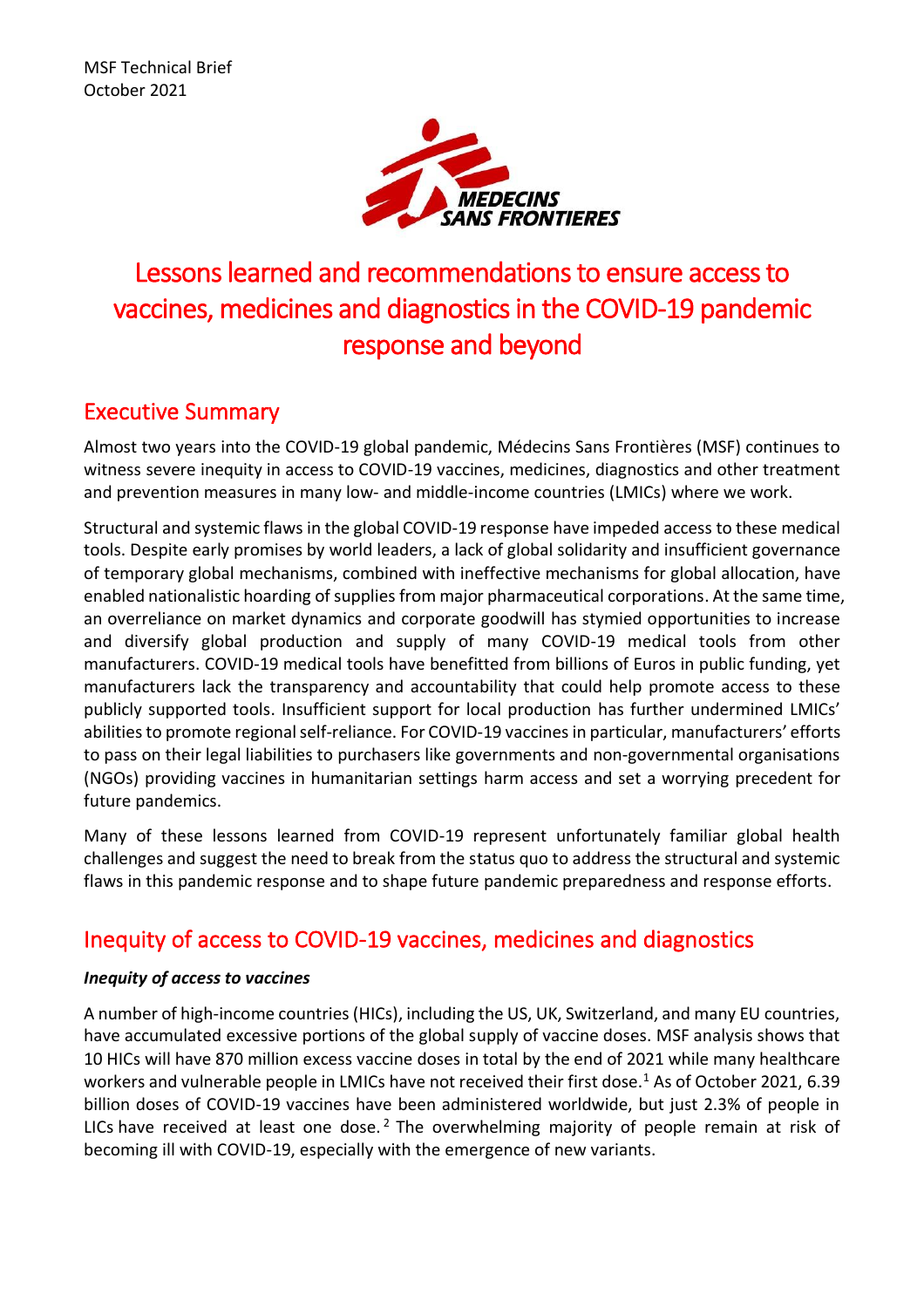In addition to supply constraints, vaccine rollout in LMICs has also been impacted by complexities within countries. These challenges include logistical concerns (e.g., maintaining cold chain requirements, accessing hard-to-reach areas, ensuring distribution before vaccines' expiry) limitations in absorption capacity by countries to roll out implementation, need for community sensitisation and information sharing to promote better vaccine uptake, and country preferences for certain vaccine types.

#### *Inequity of access to medicines*

In many LMICs there are significant access challenges for the most recently WHO-recommended biological drugs (monoclonal antibodies), tocilizumab, sarilumab and casirivimab/imdevimab. Access challenges also impact liposomal amphotericin B treatments and are expected for the promising oral antiviral drug, molnupiravir, which has shown preliminary positive clinical trial results.

These access challenges are largely because the pharmaceutical corporations that supply these medicines hold key patents and other intellectual property (IP) that could block generic and biosimilar production. For example, Merck, the company supplying molnupiravir, signed voluntary licenses bilaterally with a few Indian generic companies and later signed a license with the Medicines Patent Pool (MPP). These agreements limit the countries where licensees can supply molnupiravir. The license with MPP also contains a harmful clause that can undermine licensees' legal rights to challenge molnupiravir patents.<sup>3</sup> These limited licenses may create uncertainties that could hinder other manufacturers in LMICs' ability to independently produce and supply generic molnupiravir.

Major suppliers of monoclonal antibodies maintain exclusive control over master cell lines and regulatory and manufacturing data. Roche, the primary manufacturer of tocilizumab, has not responded to MSF's demand for supply information for several months and has not transferred tocilizumab manufacturing technology to LMICs despite callsfrom WHO. Regeneron has filed or been granted a large number of patents on sarilumab in more than 50 LMICs. Meanwhile, Gilead's high prices and insufficient production and supply have hindered access to liposomal amphotericin B for COVID-19-related mucormycosis in India and Nepal. 4

At the same time, many LMICs have not added the widely available, affordable, WHO-recommended treatment, dexamethasone to their guidelines,<sup>5</sup> but have included alternative, dubious treatments. Additionally, insufficient access to other key components of care, including medical oxygen and intensive care resources, continues to undermine many LMICs' ability to provide treatment for people who are severely ill while infection rates continue to surge.

### *Inequity of access to diagnostics*

While HICs have numerous options for quality-assured COVID-19 testing, the GeneXpert molecular platform from the US-based corporation Cepheid quickly emerged as a critical option for many LMICs given the placement of Cepheid's instruments in these countries for testing of tuberculosis, HIV and other diseases. Cepheid launched its COVID-19 test in March 2020 and charged LMICs US\$19.80 per test until September 2021 when the corporation reduced the price to \$14.90 after civil society repeatedly expressed concerns.<sup>6</sup> The current price per test is still at least three times the estimated manufacturing cost based on [MSF's analysis](https://msfaccess.org/improve-local-production-diagnostics), developed in response to Cepheid's refusal to disclose the test's cost of production.<sup>7</sup> A March 2021 investigation of Cepheid's business conduct has revealed the detrimental health impact of Cepheid undersupplying and overcharging LMICs as the company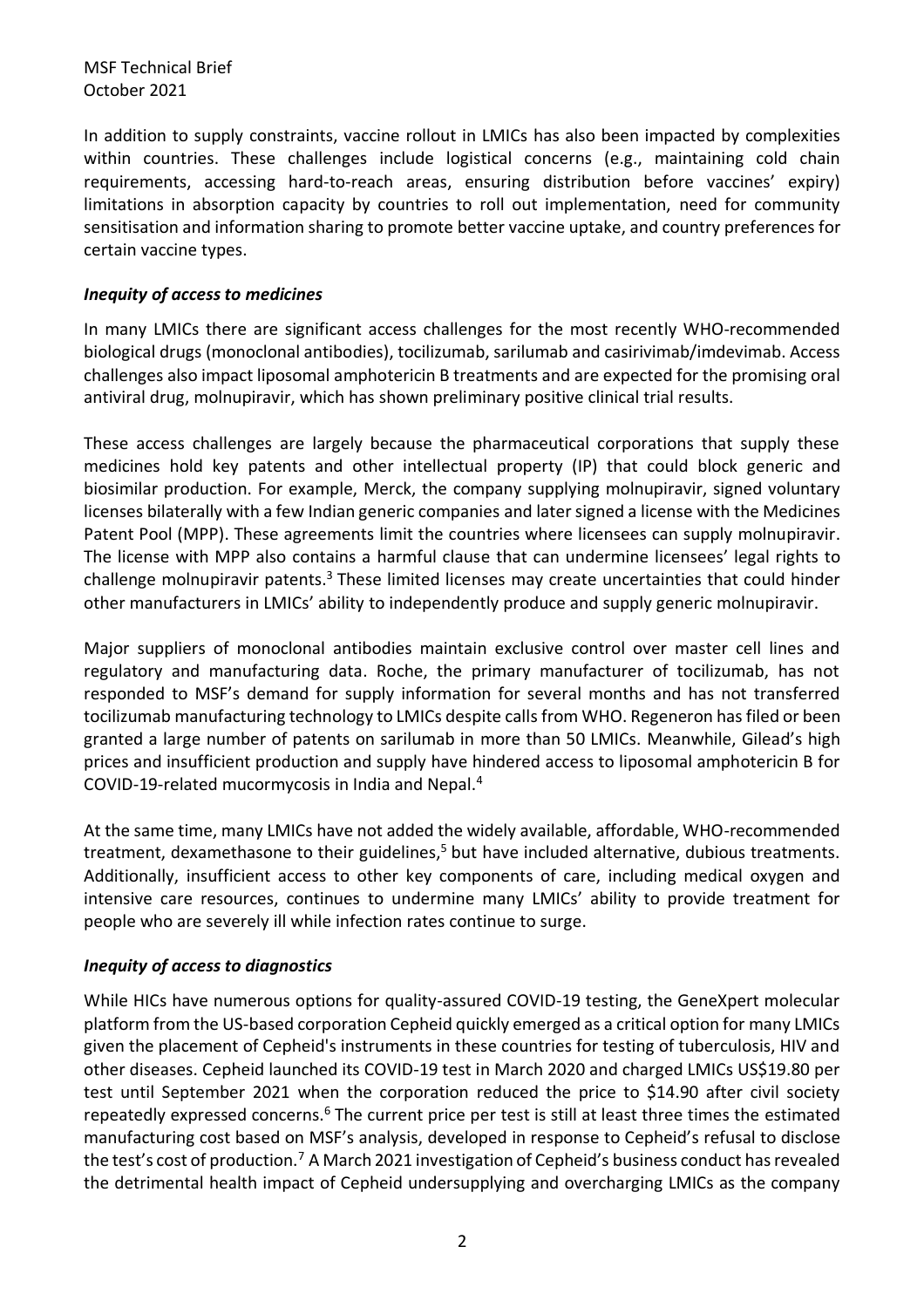prioritised sales profits in HICs, while limiting supplies to LMICs.<sup>8</sup> Cepheid received over \$250 million in public investments to develop the GeneXpert technology but has not offered the public affordable tests in return and has not shared its technologies with any diagnostics producers in LMICs to facilitate local production and diversity of supply.

In addition, the WHO Access to COVID-19 Tools Accelerator's (ACT-A) diagnostics work is disconnected from its therapeutics work. WHO now recommends the neutralising monoclonal antibodies casirivimab and imdevimab to treat people with severe COVID-19 disease who are seronegative.<sup>9</sup> However, to test for serostatus, the WHO Emergency Use List includes only one antibody test, which must be used in settings with significant lab infrastructure and cannot be used at the point of care (the Elecsys Anti-SARS-CoV-2 test, which requires the Roche Cobas immunoanalyzer).<sup>10</sup> Many countries will thus remain without quality-assured serological tests to guide decisions to treat people with casirivimab and imdevimab.

# Structural and systemic flaws undermining access to medical tools during the COVID-19 response

#### *Insufficient global governance and solidarity in mechanisms for COVID-19 medical tools access*

The establishment and operation of a central global mechanism intended to address access issues in the pandemic, ACT-A, has failed to deliver true multilateral collaboration. Instead of ensuring equal representation and decision-making of all countries, ACT-A was designed and established by a few institutions and donors, backed by a small group of HICs, without the opportunity for meaningful participation of LMICs and civil society organisations in its governance. As a result, ACT-A could not embrace national and regional differences when access challenges needed to be addressed. Some regional institutions and LMICs countries with experience managing and responding to epidemics were not consulted when ACT-A was established, which is a missed opportunity to develop a more inclusive multilateral collaboration from the beginning. Similarly, inherent flaws in the design of ACT-A's vaccines pillar, the COVAX Facility (COVAX), has led to insufficient mitigation of inevitable supply and procurement risks and challenges, compounding inequitable access to COVID-19 vaccines, especially for LMICs.

Delays in the negotiation process for measures to help address production and supply of COVID-19 medical tools also demonstrate a lack of true solidarity in the global community, particularly among HICs. Governments have negotiated for over a year for a temporary waiver from certain IP provisions concerning COVID-19 medical tools under the Agreement on Trade-Related Aspects of Intellectual Property Rights (TRIPS) of World Trade Organization (WTO). If adopted, the waiver would provide an expedited option for governments to remove legal barriers on COVID-19 medical tools to facilitate increased and diversified production and supply, moving away from the overall dependence on corporate voluntary actions. Despite the overwhelming support by a majority of LMICs, a small group of HICs (particularly the European Union, Norway, Switzerland and the UK) has been delaying and derailing the negotiation.

#### *Ineffective global allocation mechanism to ensure equity in access*

It was clear a pandemic of this proportion due to a novel disease would initially result in an acute scarcity of safe and effective medical tools to control COVID-19. To address these challenges, WHO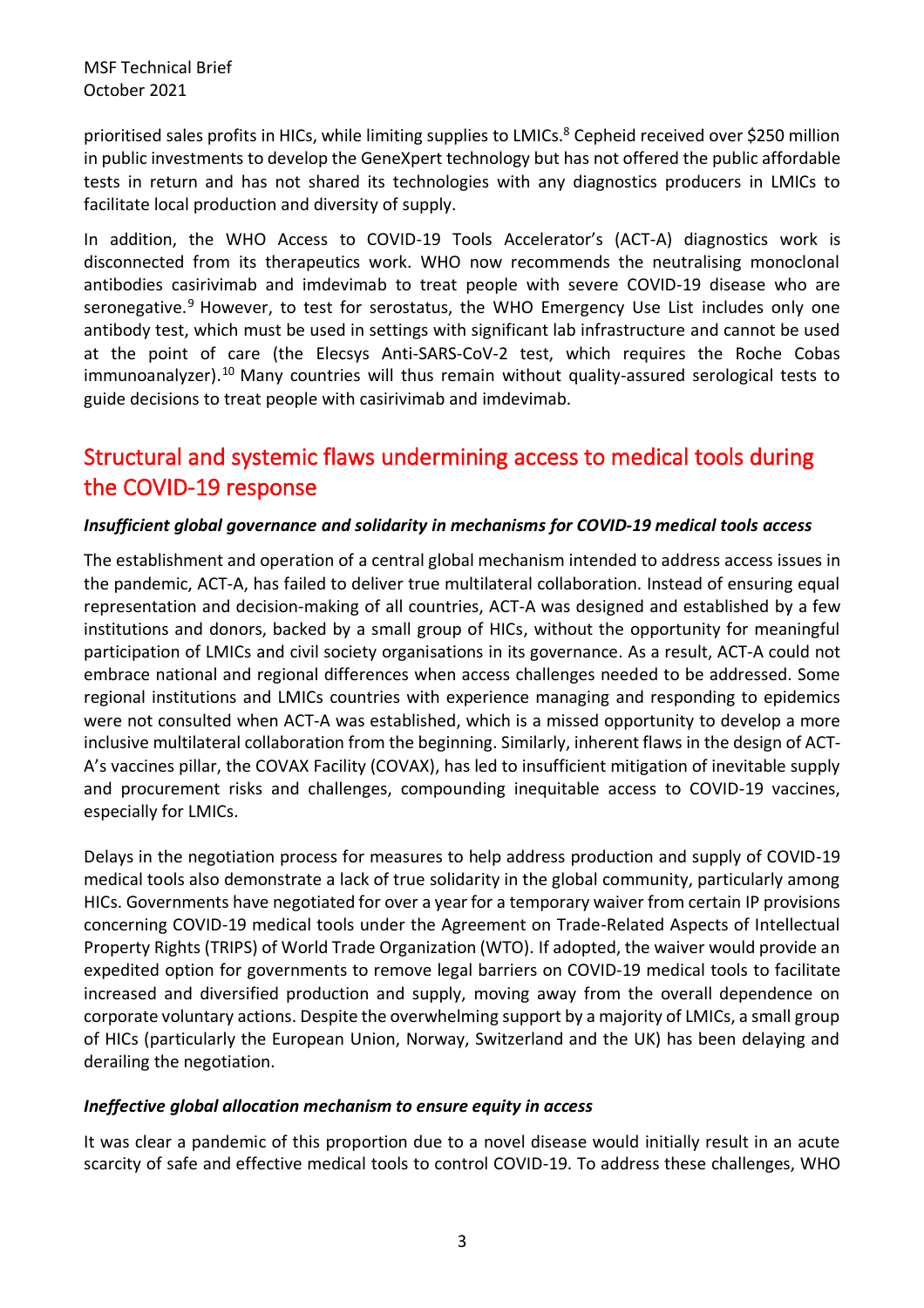proposed guidance for an equitable allocation and fair access framework, <sup>11</sup> but this was unfortunately not an enforceable framework that held member states to account for ensuring equitable access to COVID-19 vaccines for all countries. Instead, some member states competed for scarce medical tools to the detriment of global cooperation and assurances of equitable access to COVID-19 medical tools for all countries.

In terms of COVID-19 vaccines, actions taken by some member states have undermined the global mechanism created to ensure global equitable access (COVAX). HICs often present their financial support to COVAX as a demonstration of cooperation and international solidarity. Yet their prioritisation of nationalistic interests leading to excessive accumulation of COVID-19 vaccines undermines the very nature of a global coordinated commitment to tackle the pandemic. Unfortunately, COVAX is primarily reliant on vaccine donations as a result.

#### *Overreliance on market dynamics and voluntary actions for production and supply*

The vertical control of global production and supply of lifesaving medical tools by major multinational pharmaceutical corporations, based on the ownership of IP, technologies and data, has caused multiple obstacles to ensuring reliable and equitable access during the pandemic.<sup>12</sup> Additionally, confidential and limited bilateral licensing and technology transfer agreements signed between companies lack adequate public oversight and regulations. 13,14

Access to COVID-19 medical products is based on the same flawed biomedical R&D system, which relies on a market-driven and monopoly-based model that perpetuates the private control of publicly supported medical science and research outputs. This system fails to ensure access and affordability for all, sustains the concentration of power and capabilities in HICs, and prevents many LMICs from improving their self-reliance by growing local capacity in innovation and production.

Furthermore, the increasing privatisation of state responsibility to ensure access and the reliance on market dynamics to deliver access, particularly in the time of a pandemic, threatens the realisation of universal and equitable access to medicines, vaccines and diagnostics for all as a fundamental human right. This dilutes states' obligations to ensure such rights through international cooperation. It also fails to recognise the need for concrete and enforceable mechanisms to ensure all lifesaving medical technologies are developed, produced and provided as global public goods.

Regrettably, the current design and operation of the main global pandemic response mechanism, particularly ACT-A (including COVAX), has largely subscribed to the above-mentioned systemic flaws. This has been another missed opportunity to embed concrete strategies and actions to address monopolies on COVID-19 tools and support many LMICs' efforts to use and develop capacities for local production to strengthen self-reliance and help meet global production needs.

Pharmaceutical companies have resisted the two initiatives launched by WHO that aim to encourage voluntary sharing of IP and technologies, the COVID-19 Technology Access Pool (C-TAP) and the COVID-19 mRNA Vaccine Technology Transfer Hub.15,16 HICs that host these corporations have not been willing to exert influence on the corporations to share their medical technologies that were largely developed with public funding and support. There is an overall absence of government regulations on voluntary licensing to ensure transparency and to prevent detrimental terms and conditions that could hinder access and broader global production and supply.14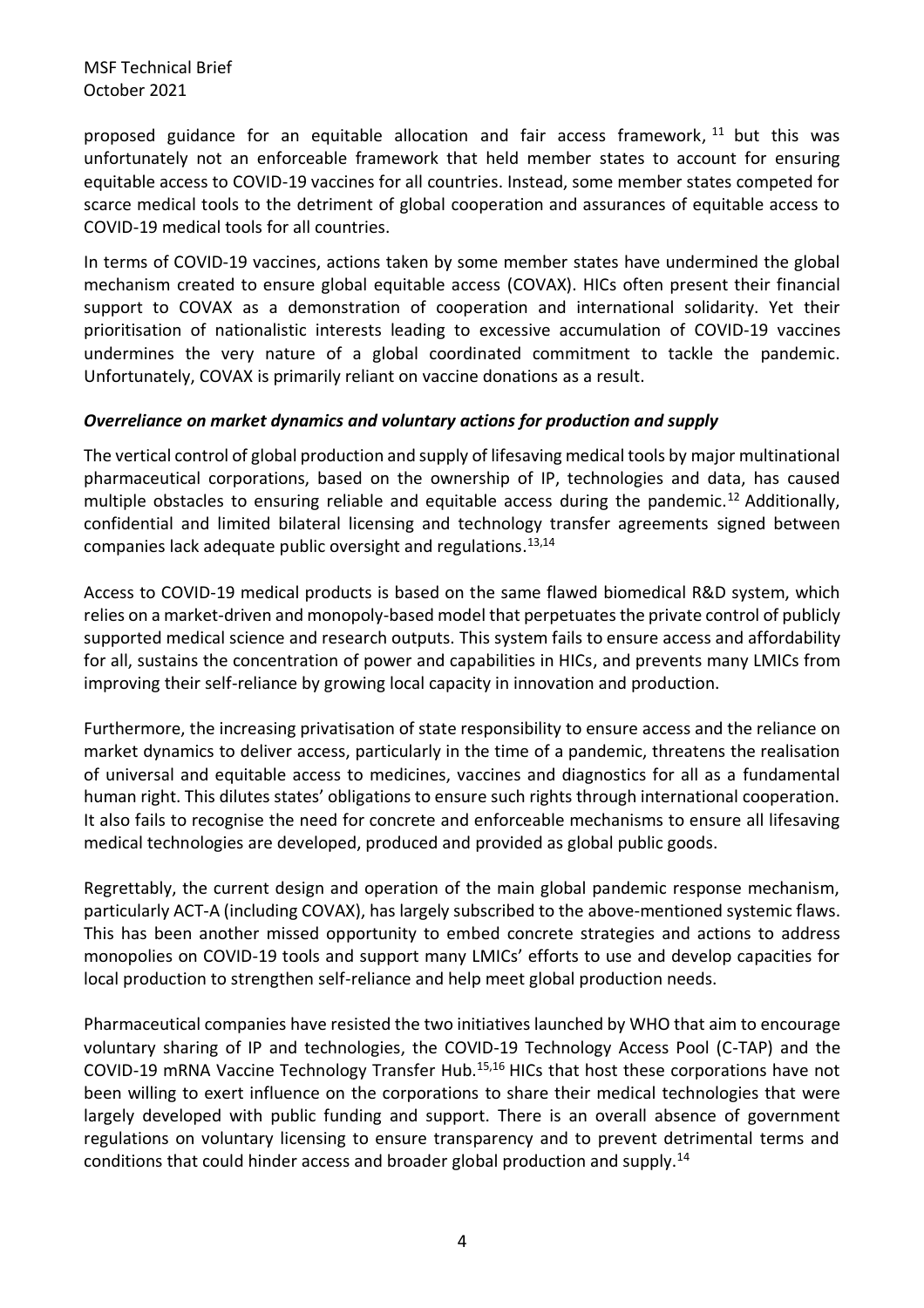Governments in LMICs have for a long time been discouraged by a small number of HICs from making the full use of TRIPS 'flexibilities' – public health safeguards in IP laws to facilitate local production and importation of more affordable generic medicines. <sup>17</sup> Yet the existing flexibilities do not address all IP barriers, come with legal risks, and still require countries to go for a piecemeal approach to remove IP barriers on lifesaving medical tools. As described above, the proposed introduction of a temporary waiver to overcome these limitations (TRIPS waiver) has been blocked by a small group HICs for over a year.

### *Lack of transparency and accountability in public funding*

COVID-19 medical tools have benefitted from an unprecedented amount of public funding for research, development and manufacturing. Governments have already spent over €93 billion on vaccines and medicines, with additional funding committed.<sup>18</sup> Despite these public investments, there is very little transparency or accountability regarding how these funds are used. The critical issues of where production should happen, who gets the products and at what prices remain largely controlled by pharmaceutical corporations. Without transparency on public funding and costs of research, development and manufacturing, it is difficult to independently assess the affordability of these products, negotiate lower prices based on true costs, or design or recommend policies to ensure equitable access.

Similarly, ACT-A, including COVAX, has so far failed to be transparent in its operation and governance. Critical information, including prices, manufacturing capacity, delivery schedules and agreements with pharmaceutical corporations is not made public, limiting public accountability and analysis on ACT-A's (and COVAX's) role in ensuring equitable access.

### *Insufficient mechanism to facilitate local production*

Many necessary measures and actions are not available at global, regional and national levels to sufficiently support the local production and supply of essential medical tools by LMICs.

Contrary to suggestions that LMICs cannot produce vaccines, some LMICs have been developing and producing different types of quality-assured vaccines for decades.<sup>19</sup> Additionally, MSF's recent analysis shows that, given sufficient and timely support, producers in a number of African countries could start producing mRNA vaccines for COVID-19 within 10 months.<sup>20</sup> However, more support is needed as mechanisms to rapidly remove legal, policy and technological barriers remain insufficient

For COVID-19 medicines, IP barriers can hinder local production, even if LMICs have existing manufacturing capacities. MSF also identified IP barriers as an impediment to sustainable local production of diagnostics in LMICs.<sup>21</sup> Other barriers to local production of diagnostics included: (i) lack of funding or supportive procurement environment to promote local production; (ii) restricted or unavailable technology transfer, and R&D of products that are not well suited for local manufacturers; (iii) unsustainable local production that does not meet local health needs; and (iv) insufficient regulatory mechanisms and lack of public trust in locally manufactured products.

### *Unsustainable vaccine liability burdens on purchasers*

When vaccines are available to LMICs, manufacturers require purchasers (e.g., governments and NGOs) to accept the legal (and financial) liability that would typically fall to manufacturers themselves in the unlikely event that an individual experiences a severe adverse event (SAE) following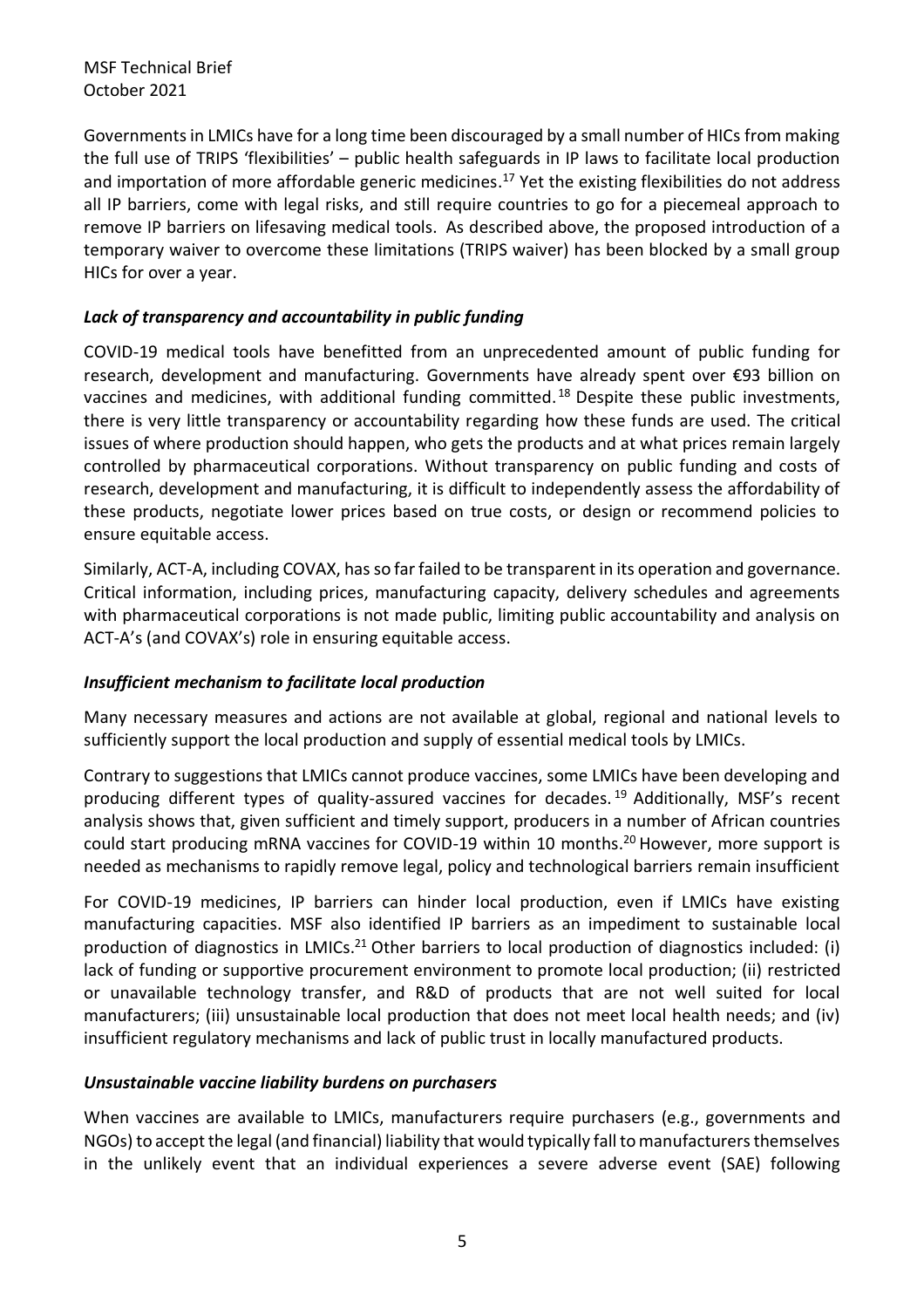vaccination. These requirements risk impeding equitable access and are no longer justifiable given the tremendous amount of safety and efficacy data available for COVID-19 vaccines. Yet instead of preparing to take their liability back, manufacturers are seeking ways to normalise and expand this strategy of passing on liability to purchasers in public health emergencies.

When governments are forced to assume manufacturer liability, it is assumed that no-fault compensation schemes might offer anyone affected by an SAE a lump sum payment as a faster and easier alternative financial settlement, helping to avoid long, costly lawsuits. Such schemes have been established by the US government and COVAX for certain countries and have been proposed as a solution to purchaser liability concerns. However, no-fault compensation schemes are not a sufficient solution to liability concerns because people affected by SAEs may still pursue a lawsuit, the schemes can be time bound (COVAX's scheme ends June 2022), and not all governments have the means or the will to establish such schemes. Furthermore, for many people living in conflict areas and outside of formal health care systems, without dedicated support and legal representation, their rights to seek compensation could be compromised. To date, there are no data available on how nofault compensation schemes have been used in COVID-19.

In reality, some companies have reportedly been pursuing excessive liability indemnity requirements for LMICs governments, causing disruptions in procurement negotiations and delaying vaccine supplies.<sup>22</sup> There is no effective mechanism in place to limit this conduct by companies.

More concerningly, manufacturers also expect NGOs using COVID-19 vaccines in humanitarian settings to help protect high-risk and vulnerable populations to assume these liabilities. NGOs do not have the legal resources, governance or means to take on this risk and are therefore disincentivised from accessing COVID-19 vaccines for humanitarian uses. Some of the world's most vulnerable people may be left unvaccinated as a result. 23

# Recommendations

Governments and international institutions should refuse to accept the failures of the current market-driven models of pandemic response and instead take concrete actions to enhance cooperation and ensure vaccines, medicines and diagnostics are developed, produced and provided as global public goods, free from private monopolies. This should include investing in local innovation and production of health tools in LMICs and using mandatory and enforceable mechanisms to ensure equitable allocation of lifesaving medical tools.

The following recommendations can help turn the corner in this pandemic and inform future global mechanisms for pandemic preparedness and response.

- **Improve LMICs' access to vaccines.** HIC governments should immediately redistribute vaccine doses (via COVAX and regional bodies) to LMICs, and demand that the main vaccine developers they host participate in and share IP and technologies through WHO's COVID-19 mRNA Vaccine Technology Transfer Hub.
- **Adopt the WTO TRIPS waiver.** The EU, Norway, Switzerland and the UK should immediately stop blocking the TRIPS waiver negotiations, and all WTO members should pursue a speedy adoption of the waiver at the WTO Ministerial Conference in November 2021. The waiver should cover patents, trade secrets and other IP on COVID-19 vaccines, medicines and diagnostics and related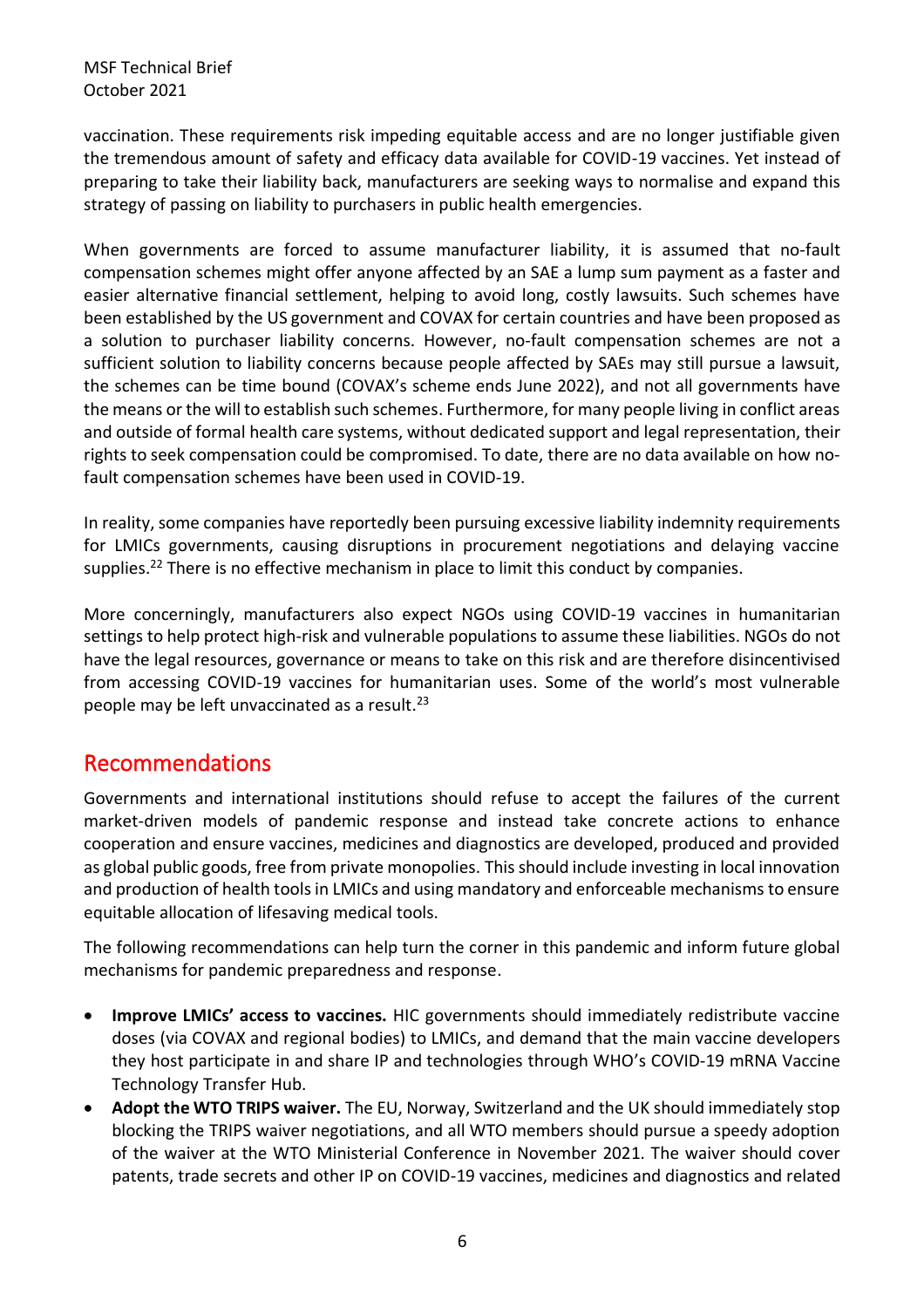technologies, materials, components, with sufficient duration to enable local production and diversified global supplies.

- **Request companies share information and transfer technologies.** Governments that host major pharmaceutical companies should use all possible means to request companies widely share and transfer their technologies with LMIC producers to facilitate diversification of production and supplies of COVID-19 tools. For monoclonal antibody treatments, this should include sharing master cell lines and manufacturing information to facilitate quicker introduction of biosimilar products.
- **Expeditiously use all legal options to remove IP barriers.** Governments should make full use of all legal and policy options, including through national legislative reforms and judicial proceedings, to provide expeditious options to remove IP monopolies and other market exclusivities on COVID-19 medical tools, and to facilitate national and regional production and supply.
- **Ensure transparency.** Mechanisms financing or supporting R&D, production, procurement and allocation in the pandemic should ensure full transparency of terms and conditions included in R&D funding agreements, purchase agreements and prices, manufacturing and delivery schedules, licensing and technology transfer agreements, IP status, preclinical and clinical trial data, and costs of R&D and manufacturing.
- **Add enforceable access conditions to R&D funding.** Public and philanthropic funders should ensure enforceable conditions are attached to all R&D funding schemes. These conditions should ensure benefit-sharing and access to resulting medical technologies for LMICs. Funders should also require full disclosure of R&D costs, preclinical and clinical trial data, all relevant IP, licensing and technology transfer agreements from the grantees, with consequences for non-compliance to ensure robust public scrutiny and accountability. Additionally, funders should require globally covered, non-exclusive licensing and sustainable technology transfer by grantees to LMICs.
- **Restore vaccine manufacturer liability.** Manufacturers of COVID-19 vaccines emergencyapproved by WHO or other regulatory authorities should bear liability for their products, including the costs that derive from this liability, in all circumstances. They should immediately waive any liability requirements, including coverage by others, for vaccines used in humanitarian setting. Governments need to establish clear rules to limit the extent to which sharing liability in an emergency can be considered.